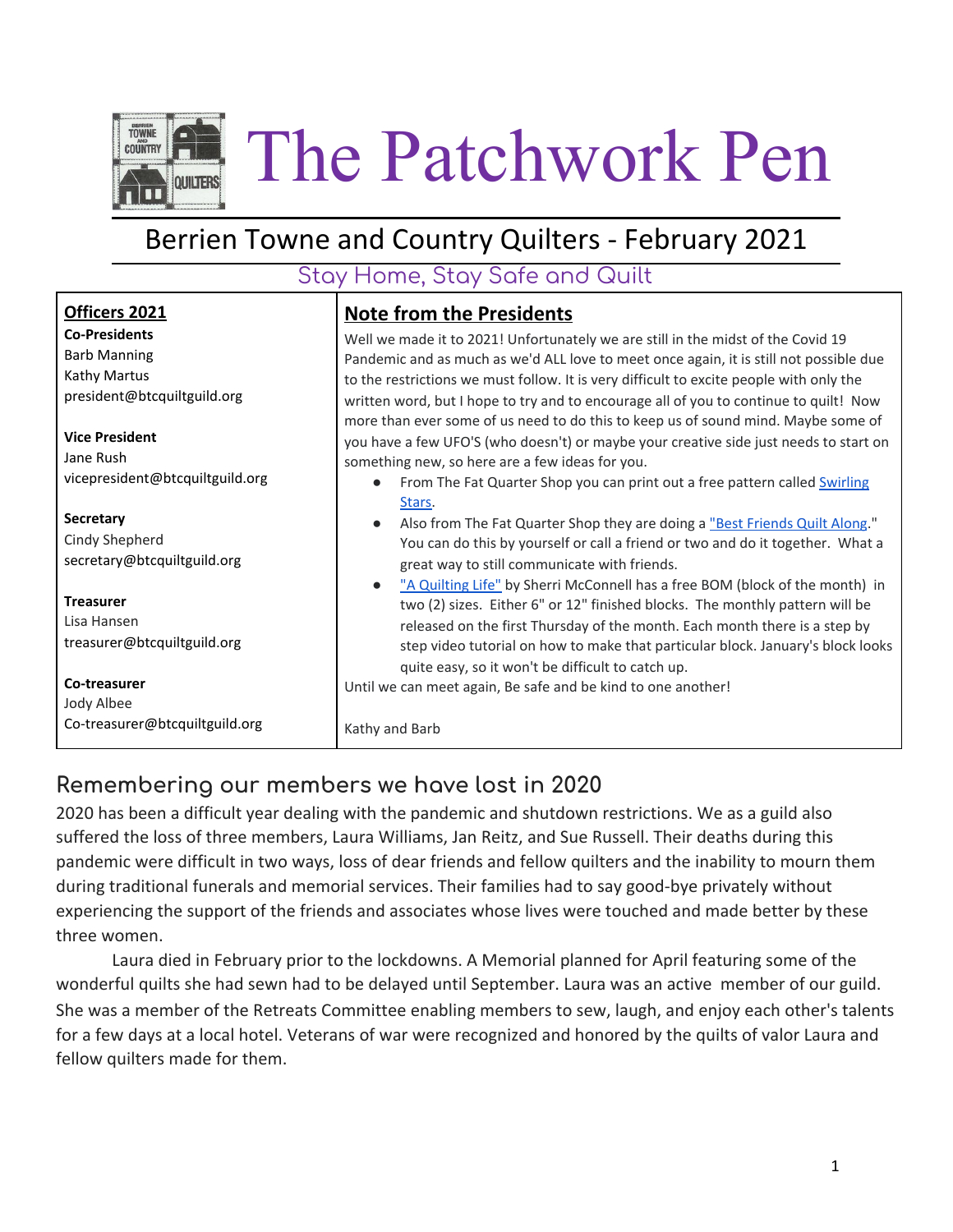Jan Reitz died in December. Jan is remembered as one of our quiet members. She loved to quilt and garden. If you passed her home on Holden Road, you may have seen her flowers for sale at her roadside stand. She was known to admire and love all of your show and tell quilts.

Sue Russell also died in December. She was a source of information for antique quilts, Roberts Rules of Order during our meetings, and applique. Sue was a very talented quilter. She inspired many to try their hand at applique including being part of the Applique society. Sue's memorial service will be held via Zoom through Sue Russell's church on Sunday, February 7th. It will begin after their regular Sunday services. Anyone interested in attending needs to email Sue's daughter Sarah at Shigh1964@gmail.com. She will then send you an email with the meeting link and password.

Laura, Jan and Sue will be greatly missed by all. We are all better people and quilters for having known them and have been inspired by them.

#### **Programs**

What a year we have had. I hope you have been doing a lot of fun sewing and crafting. When we are able to get together, we will have some fun sewing projects to make, like the journal covers I talked about last year or quilted mug rugs. What are some other things you would like to do this year?

In the meantime, I am creating a mystery quilt along that is going to start on Thursday February 11, 2021. It will go for 6 weeks with a clue given each Thursday. The scrappy quilt will be 68" x 88" with the following yardage:

Red scraps to get 4 yards, Yellow scraps to get 3 yards, White scraps to get 1 yard. 1 yard for binding

I will be sending the clues out through my new online quilt shop Corner Curve Quilts and the newsletter. So who is going to join me for this fun quilt along? ~ Michelle Tuller with Nicole Rimes Assistance

#### **Retreat Information!**

This is the time we would usually inform you about our spring retreat. I have spoken to the Blue Gate Garden Inn in Shipshewana, where we have a reservation for our April 22-25, 2021 retreat.

This retreat is looking different because of COVID-19, but we are trying to figure out a way to have a retreat and save our deposit

that we paid for the 2020 retreat, when the hotel so graciously forwarded it ahead a year. They are willing to work with us, possibly moving it to a later date this year, if one is available. Currently, as I write this. They are open for business in Indiana, with a few restrictions. They will inform us if there are any changes.

The breakfast buffet is open and included in the price of the hotel room.

They ask if we would wear a mask when traveling through the hotel and while we are getting our food at the breakfast buffet, as well as wearing disposable plastic gloves (that they provide) going through the buffet. Yes, according to the Indiana health department, they can serve their breakfast buffet with those restrictions in place.

With our contract, we have a minimum of 10 hotel rooms that must be paid for

to get the discounted price for the hotel rooms and the large sewing room.

\*The rate (add 12%room tax) for the hotel rooms per night are: \$90.98 for a king/queen room or \$101.90 queen/ king/ pull out sleeper. \*The price of the sewing room for 4 days (Thursday – Sunday) is \$642 and would have to be divided between the attendees.An example of cost (tax included) for our large sewing room is:10 people- \$64.20 each/ 15 people- 42.80 each/ 20 people- \$32.10 each/ 25 people- \$25.68

\*The evening buffet meals are \$23 per person per meal (with all the taxes included), with a minimum of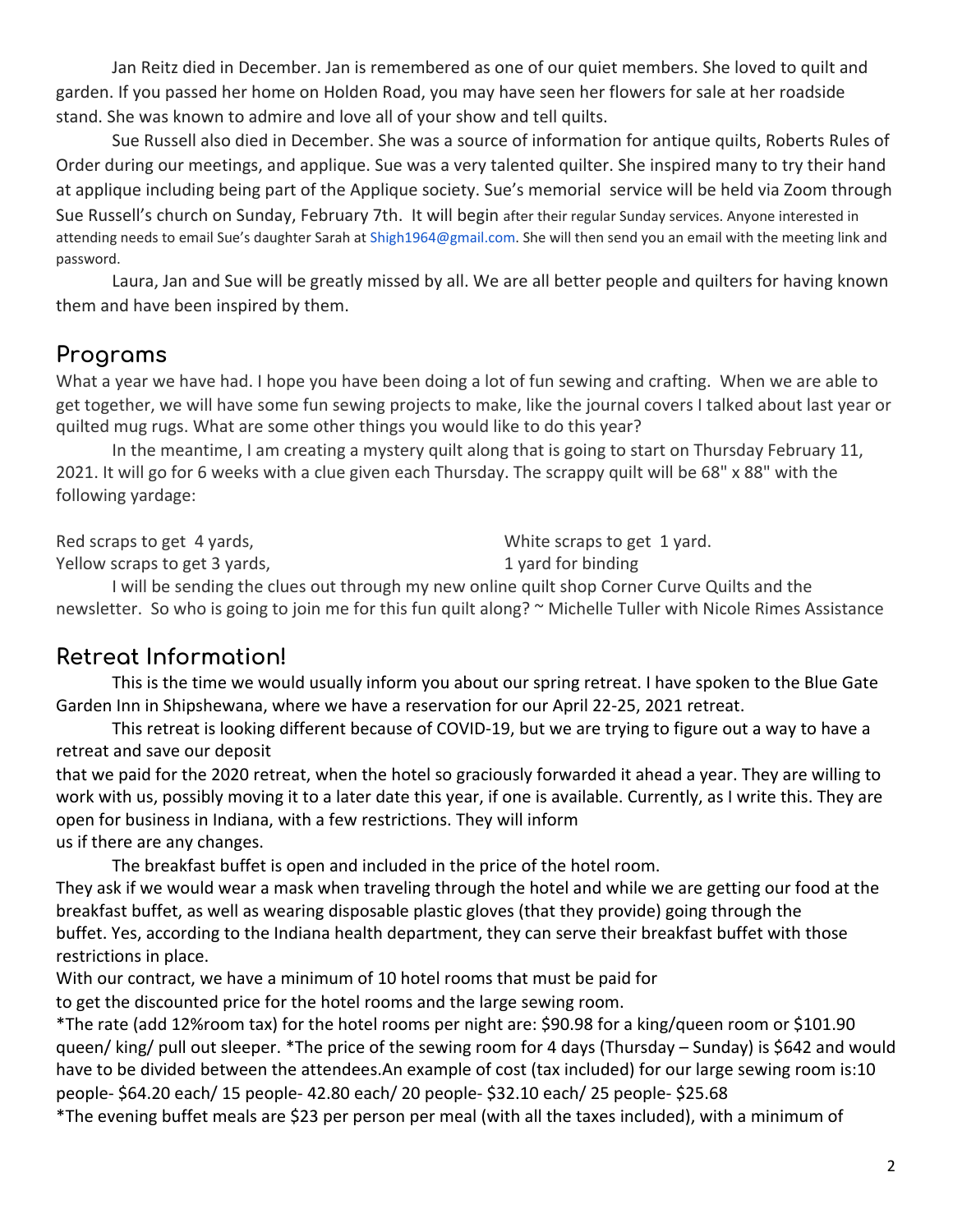25 people. We are proposing that we all find our own meals, except for the breakfast, which is included with the hotel room, but we are open to what the majority chooses.

Also, to help keep the cost down, there will be no theme or giveaways. Just come and sew on your projects on your own 6 ft table! Bring your own snacks and drinks.

Right now, the retreat committee is looking for how many of you would be interested in coming to a Shipshewana retreat. We need to know if you are interested by February 20th.

Please call or text Peri Hansen 269-757-2496 or email me at [quilter.peri@yahoo.com](mailto:quilter.peri@yahoo.com)

## **The Big Oooohhhh!**

No this is not Oprah.

Have you ever walked in the sewing area and say "Oh SH\*t, what happened here? Or have you looked for something for more than an hour? I know I have! So I thought this year may be dedicated to organization! The big Oooohhhh!

It's a new year. Bring it on!

So I have been in my sewing room for a while now, and it looks like I have multiple projects going at the same time (I do)! I am really bad at putting away fabric. So can you imagine having the fabric for three or more projects on your cutting table? Can you relate? I like to have it close by just in case I may need another square, then I do not have to dig in the drawer. Haha.

So I thought I might try organizing the projects by having separate boxes for each of them. Done! But the question I have so when does the excess fabric return to the drawer? Bottom line is the drawers of fabric need to be organized!

So the journey for this year starts. Folding fabric so it fits into the drawer or container is not as easy as it sounds.

Here are a few tips. Measure the storage container you will use to keep the fabric and fold the fabric to fit! There are also folding fabric boards available. Some folks like to determine the size and then use their rulers to fold around.

So this month it's all about folding fabric!

Here are some references: [Komari Your Stash](https://www.youtube.com/watch?v=TnHqmf--SZg) YouTube video [So Sew Easy](https://www.youtube.com/watch?v=B6luezV9Mq8) YouTube video

#### **Audit**

Since the guild books have not been audited since the 2016 Fiscal Year, an audit was conducted on Dec 30, 2020 by Maxine Wantuch, guild member.

A bank reconciliation for the 2020 business year was completed The 2020 treasurer's report was audited by comparing the month end balances with the bank statements. There were no discrepancies. An overview of disbursements were audited and none looked out of the ordinary. The checks were copied along with the description of purpose and committee.

The monthly summaries from the treasurer were very concise. The budget amount, YTD spending, and available funds were listed.

Conclusion: Maxine found the 2020 treasurer's report for the Berrien Towne and Country Quilt Guild to be an accurate report of the guild's funds.

### **Library**

As you know, we will not be meeting in February due to the pandemic restrictions. Marilyn Herrman has stepped down as our librarian. We want to thank her for several years of service as our librarian. With that said, we will be sending reminders to those of you with library books checked out. When we are able to meet again, you will be able to return those books.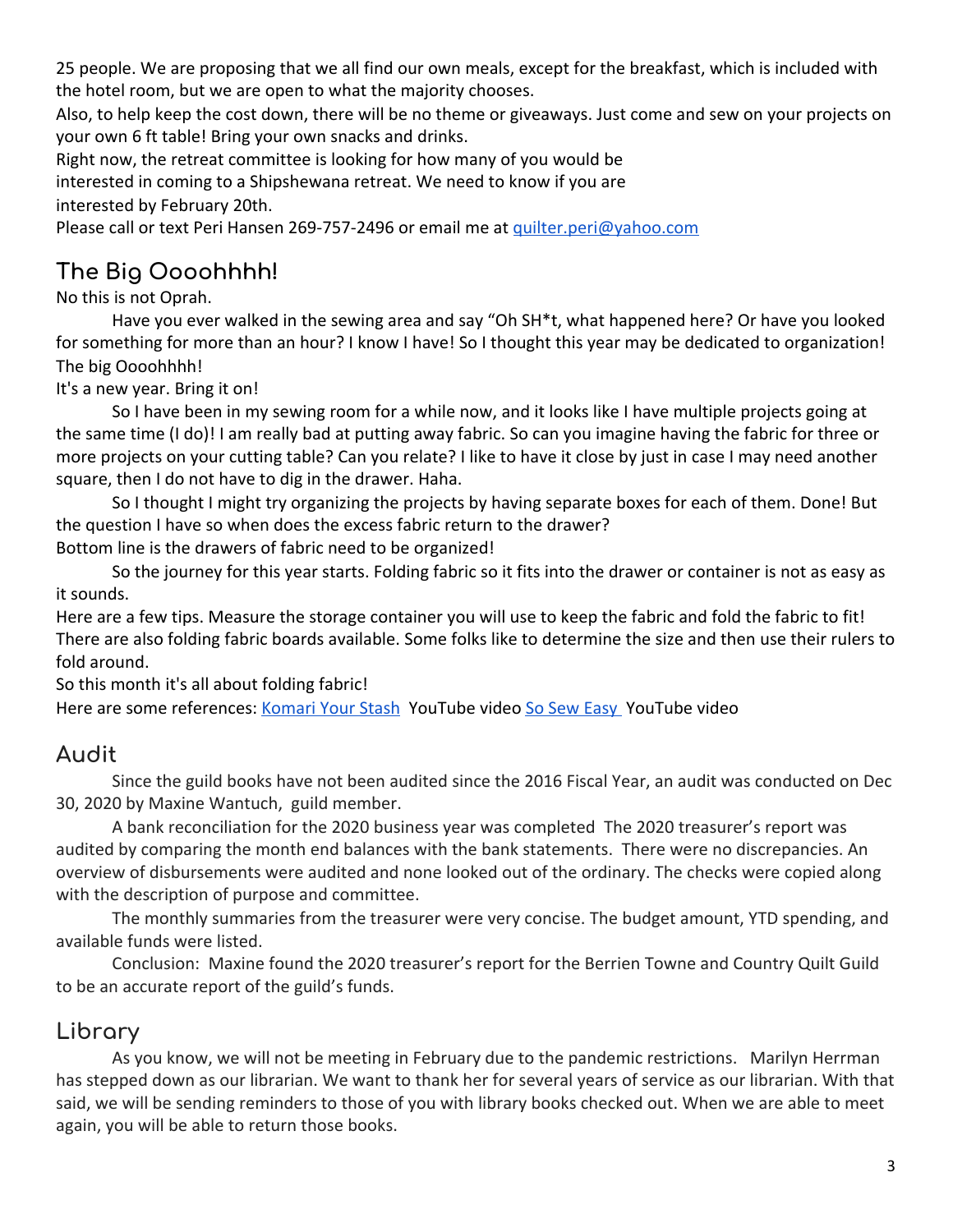## **February Birthdays**

Patty Root 2/3 Joy Shew 2/5 Lynn Folino 2/15

**Website: [btcquilt.org](http://btcquiltguild.org/)**

Tami Wisner 2/23 Brenda Petznick 2/28

**Facebook:** Berrien Towne & Country Quilt Guild Admin: Elaine Bokhart

#### **Newsletter**

Articles for the newsletter are due the **20th of each month.** Please send to Mary Maloney at **[newsletter@btcquiltguild.org](mailto:newsletter@btcquiltguild.org)**

### **2021 BTCQ Meetings**

At this time, we are unable to gather as a group for our monthly meetings. The February meeting has been canceled. We will keep you informed regarding the remaining meetings for this year, unfortunately month by month until restrictions have been lifted. The United Methodist Church of Stevensville has continued to work with us to schedule our meetings. Due to the cancellation of the February meeting, we are now paid through November of this year.

We are looking at and discussing alternatives for our meetings this year. Depending on restrictions, we may have to return to an outdoor setting such as the meetings at Bicentennial park we had last summer. Other alternatives for the Board meetings are also being explored.

| <b>Committee</b>           | Chairperson                | <b>Email</b>                 |
|----------------------------|----------------------------|------------------------------|
| <b>Bus Trips</b>           |                            |                              |
| <b>Community Quilts</b>    |                            |                              |
| Door Prizes                |                            |                              |
| <b>Fabric of the Month</b> |                            |                              |
| Fundraising                |                            |                              |
| Golden Thimble             | <b>Kathy Phipps</b>        | mrkjp@comcast.net            |
| Historian                  | Annette Wright (Temporary) | historian@btcquiltguild.org  |
| Hospitality/Banquet        |                            |                              |
| Librarian                  |                            |                              |
| Newsletter                 | <b>Mary Maloney</b>        | newsletter@btcquiltguild.org |

**2021 BTCQ Committees and Chairpersons**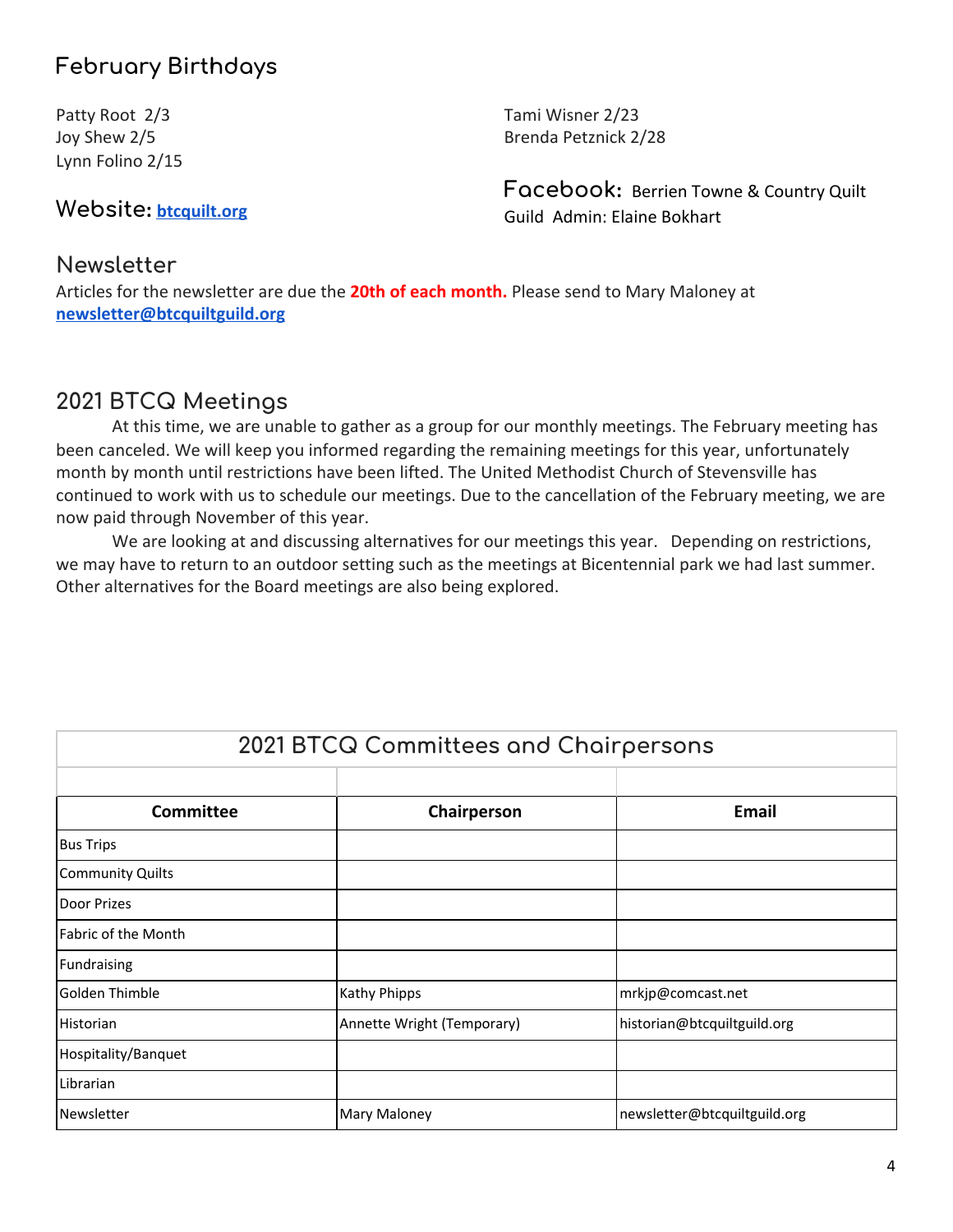| <b>Newsletter Mailing</b>      | <b>Bonnie Lewis</b>                   | newsletter@btcquiltguild.org |
|--------------------------------|---------------------------------------|------------------------------|
| <b>Policies and Procedures</b> | Michelle Tuller                       | mtuller@comcast.net          |
| Programs                       | Michelle Tuller                       | mtuller@comcast.net          |
| Quilt Show 2022                |                                       |                              |
| Retreats                       | Peri Hansen, Kay Wilcox, Kim Otte     | retreats@btcquiltguild.org   |
| <b>Sewing Day</b>              |                                       |                              |
| Speaker 2021                   | <b>Chris Andrews</b>                  |                              |
| Speaker 2022                   |                                       |                              |
| Sunshine and Shadow            |                                       |                              |
| Vendors                        | Maxine Wantauch                       |                              |
| Website                        | Jane Rush                             | webmaster@btcquiltguild.org  |
| Membership and Binder          | Barb Manning, Kathy Martus, Jane Rush | membership@btcquiltguild.org |
|                                |                                       |                              |

## **Quilting Bees, contact chairperson for up-to-date meeting times and places:**

| <b>Description</b>               | Location                                                  | <b>Contact</b>                                                    |
|----------------------------------|-----------------------------------------------------------|-------------------------------------------------------------------|
| Applique Society                 | Bridgman Library<br>Thursday 5:30 - 8:00                  | Linda Woods 269-556-1125                                          |
| Berrien Springs Library Quilters | <b>Berrien Springs Library</b><br>Monday 10:00 - 3:00     |                                                                   |
| <b>Bridgman Bees</b>             | <b>Bridgeman Library</b><br>Thursday 10:00 - 2:00         |                                                                   |
| Dear Jane                        | Lincoln Township Library<br>4th Thursday<br>$6:00 - 9:00$ | Michelle Tuller 269 442-1586<br>Cindy Shepherd plshepherd@qtm.net |
| New Buffalo Library Group        | Pokagon Room, NB Library<br>Wednesday 10:00 - 2:00        | Kathy Martus 269 469-9217                                         |
| <b>Patriotic Quilts</b>          | <b>Bridgman Library</b><br>4th Wednesday 10:00 - 2:00     |                                                                   |